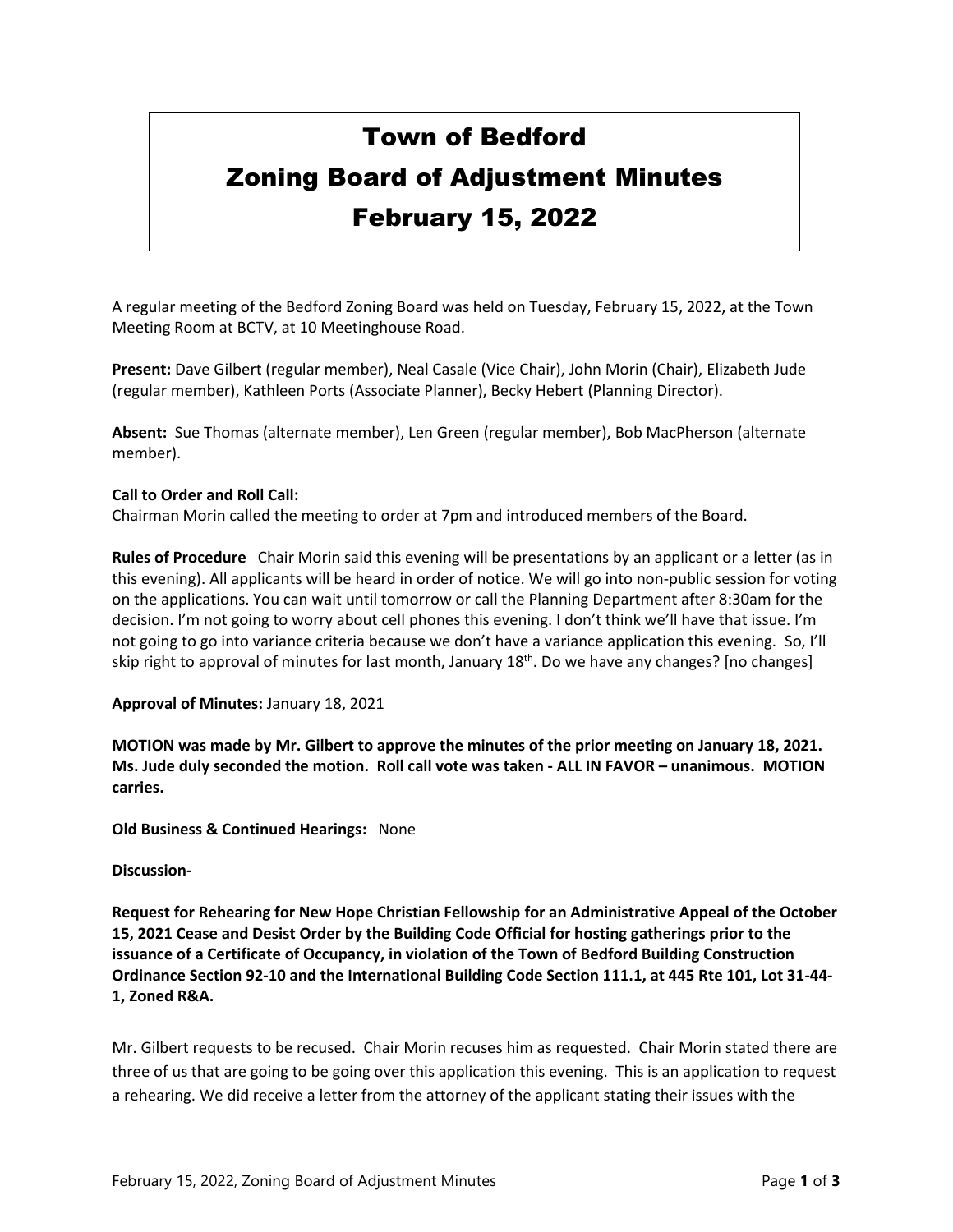Board from that meeting. So, what I'm going to do is just go over those items and we can talk about each of the items that they brought up. And then move on to the next one. So, their first item brought up is that:

- 1. **The ZBA erred in holding that the property does not have a valid occupancy permit.** That was talked about pretty extensively during that meeting. Due to the change of use, there was no valid occupancy permit. Again, it was mentioned many times during the hearing, during our deliberations. That's what I have. Neil? Mr. Casale said I don't right this second unless Elizabeth does. I do want to check one other thing. I'm in agreement with what you said. How about that for right now? Chair Morin said we'll come back to it if you find something. Let's go to number 2.
- 2. **The ZBA erred in holding it had no authority to determine what church means for the purpose of the Zoning Ordinance.** Chair Morin said I'll jump in with my comments first. Number 1, we did not define church. I was very specific during conversation with the attorney that if I mentioned church, I was talking about property owner—who owned the property. I specifically questioned them on who owned the property. They stated it was the church. So, again, the decision wasn't based on the owner. It was based on the use of the property without an occupancy permit.--very straightforward. Mr. Casale said, and I agree. End of discussion. This is a red herring as far as I'm concerned that it's even brought up. The issue is was there a cease and desist order? And did they follow it? And was there anything that the code enforcement official did that was improper, not according to the code, etc. And that's the bottom line. Whether it's a church or a pig farm—it doesn't matter as far as I'm concerned. Chair Morin said okay. Let's go to number 3.
- 3. **The ZBA erred in holding it had no authority to rule on constitutional issues**. Chair Morin continued, my comment on that is we weren't dealing with constitutional issues. Again, we were dealing with a very specific issue which was an occupancy permit. And that's what we acted on. Our issue was that we're not dealing with constitutional issues and that the issue we were dealing with was black and white. Ms. Jude agreed, yes. And we discussed it at length. Chair Morin said right. Mr. Casale said agree. See answer above. Chair Morin continued.
- 4. **The ZBA erred in adopting Mr. Lavoie's erroneous opinion that under the building code, having two people pray converts a use to a commercial use.** Chair Morin said again, I'm going to go back to the same thing we've talked about. It had nothing to do with folks praying. The use as a church—the application went to, you know, getting very specific. The application went to the Planning Board. The Planning Board and, you know, during the Planning Board, it was talked about they were looking for a change of use. That was their testimony at the Planning Board. The Planning Board approved the plan as a change of use and was very clear throughout the whole process. So, again, I don't know why that's brought up in this way but, it's crystal clear we're dealing with black and white issues of an occupancy permit—not because of religious purposes or a place for religious purposes. Ms. Jude said agree. I have nothing to add. Mr. Casale said agree. See answer above. Chair Morning said alright, number 5.
- 5. **The ZBA erred in considering written statements and testimony from Mr. Lavoie that were not included in the October 15, 2021, Cease and Desist Order.** Chair Morin said I have down that the cease and desist order was very clear and concise. It was to the point. It explained what the issue was. How to fix the issue—which was basically getting an occupancy permit. Mr. Lavoie